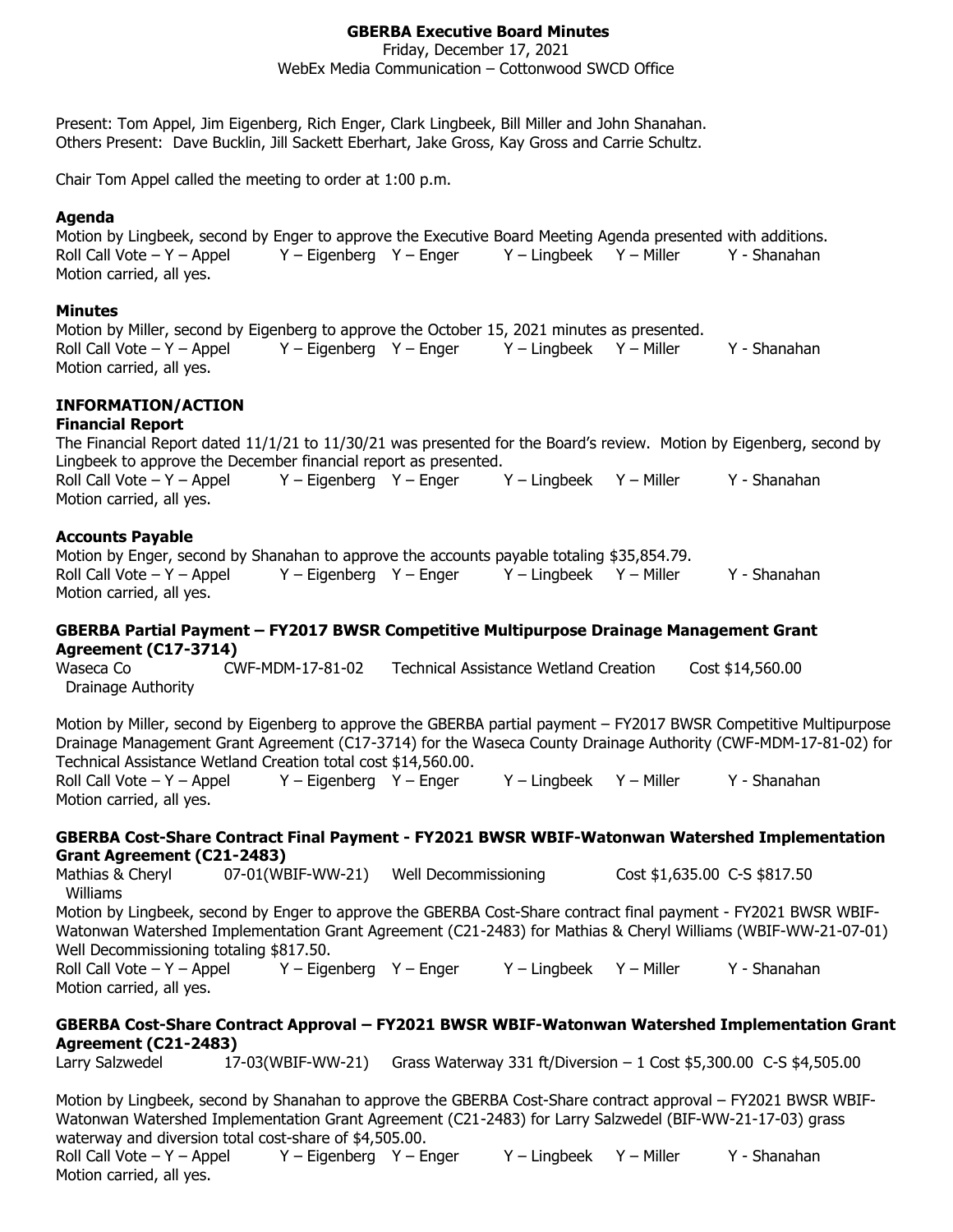#### **MDM Plan Professional Agreement Approval – FY2021 BWSR WBIF-Watonwan Watershed Implementation Grant Agreement (C21-2483)**

Watonwan County WBIF-WW-21 Professional Agreement for MDM Plan with ISG Cost \$5,500.00 Ditch No. 1

Motion by Enger, second by Miller to approve the Multipurpose Drainage Management Plan Professional Agreement through FY2021 BWSR WBIF-Watonwan Watershed Implementation Grant Agreement (C21-2483) with ISG totaling \$5,500.00 for Watonwan County Ditch No. 1.

Roll Call Vote – Y – Appel Y – Eigenberg Y – Enger Y – Lingbeek Y – Miller Y - Shanahan Motion carried, all yes.

## **MAWQCP Contract Approval and Payment**

| Darby Harder      | MAWQCP(17-5-24) | Certification Incentive           | \$200.00 |
|-------------------|-----------------|-----------------------------------|----------|
| Ramont Schrock    | MAWQCP(17-5-26) | Certification Incentive           | \$200.00 |
| Scott Schoper     | MAWQCP(17-5-27) | Worksheet Incentive               | \$100.00 |
| Kelly Heather     | MAWQCP(42-5-21) | Worksheet/Certification Incentive | \$300.00 |
| Cherry Creek Farm | MAWQCP(40-6-09) | Worksheet/Certification Incentive | \$300.00 |

Motion by Lingbeek, second by Eigenberg to approve the MAWQCP incentives for Schoper (\$100.00), Harder, Schrock (\$200.00) and Heather, Cherry Creek Farm (\$300.00). Roll Call Vote – Y – Appel Y – Eigenberg Y – Enger Y – Lingbeek Y – Miller Y - Shanahan Motion carried, all yes.

## **Review Grant Report**

## **2022 Administrative-Technical-Financial Coordinator Contract for Service (RECOMMEND TO POLICY)**

### **2022-2023 Area 5 and 6 MDA Area Certification Specialists Contract for Services**

Motion by Lingbeek, second by Eigenberg to approve the 2022-2023 Area 5 and 6 MN Department of Agriculture Water Quality Certification Specialists Contract for Services with the Cottonwood SWCD and Pipestone SWCDs. Roll Call Vote – Y – Appel Y – Eigenberg Y – Enger Y – Lingbeek Y – Miller Y - Shanahan Motion carried, all yes.

## **GBERBA 2020 Audit GBERBA 2022 Calendar GBERBA MAWQCP 2022 Corps Member**

### **1W1P Le Sueur River Planning Grant**

The Steering Team and Technical Advisory Committee reviewed 36 draft issues statements created through a comprehensive watershed data review performed by ISG. The issue statements that rose to the top will be presented to the Policy Committee on December  $16<sup>th</sup>$ . After the Policy Committee meeting planning partners will begin to focus their efforts on identifying priority areas starting with lakes and groundwater.

## **Watonwan Watershed Implementation Grant**

## **Watonwan Watershed - Watershed Based Implementation Funding (WBIF) – Disbursal Agreements**

Motion by Enger, second by Lingbeek to approve the Watonwan Watershed Based Implementation Funding Grant Proceed Disbursal Agreement between the Greater Blue Earth River Basin Alliance and the Cottonwood and Martin Soil and Water Conservation Districts and the Blue Earth and Watonwan Counties.

Roll Call Vote – Y – Appel Y – Eigenberg Y – Enger Y – Lingbeek Y – Miller Y - Shanahan Motion carried, all yes.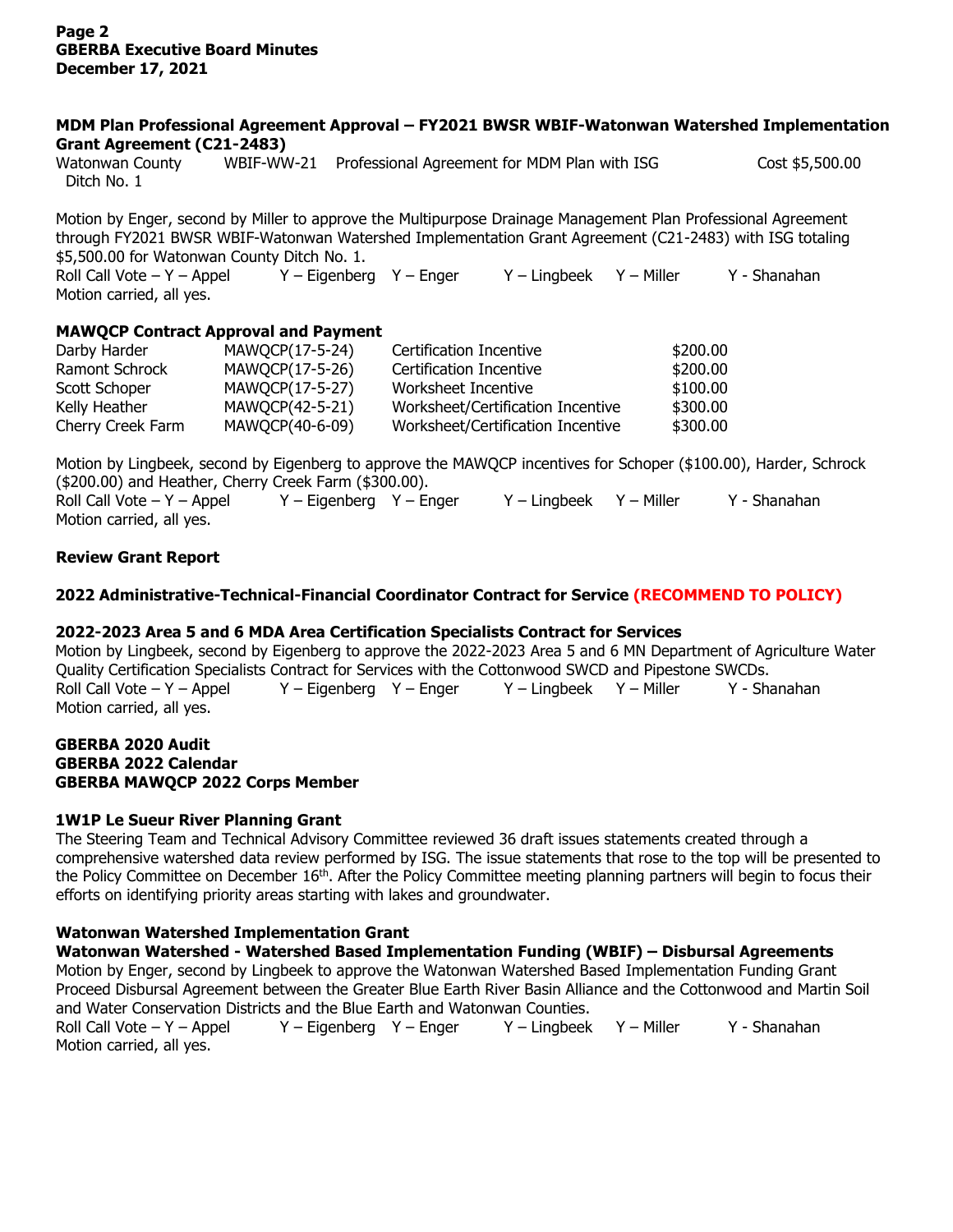## **Page 3 GBERBA Executive Board Minutes December 17, 2021**

## **New Proposed Projects**

Cottonwood-Watonwan Judicial Ditch No. 1 Cottonwood County Ditch No. 21 Consensus to request bids on for the MDM Plans

## **COORDINATOR REPORT**

## **MN Agricultural Water Quality Certification Program**

Update on progress made in areas 5 and 6 – See Certification Specialist Reports. Over 790,000 acres and over 1100 certified producers statewide!

New agreement amendment has been approved and signed with the MN Department of Agriculture totaling \$573,893.00 for January 1, 2022 through December 31, 2023.

Dru Larson, MN/IA Conservation Corps Member completed his term on December 7, 2021. Jake Gross and I participated in the interview process for the 2022 MAWQCP GBERBA Corps member.

The Minnesota Agricultural Water Quality Certification Program has launched three new endorsements in addition to 10 year certification a farmer or landowner receives in the program. The endorsements are for soil health, integrated pest management, wildlife and climate smart.

## **2017 CWF Grant- Multipurpose Drainage Management**

Multipurpose Drainage Management **-** \$301,200: Projects for this Drainage Grant will need to be located in public ditch sheds. GBERBA member entire counties are eligible. Priority parameters to identify the eligible ditches. A guidance policy sheet is online.

At this time, GBERBA has received a third grant time extension. In addition, GBERBA can pay grant-engineering funds to approved projects even if not constructed prior to grant deadline. BWSR has now approved the extension for the entire grant to April 30, 2022. There are \$24,000 dollars left in this grant. GBERBA needs another project or two.

## **Watonwan River Watershed - Implementation Grant**

Implementation grant funds are available now with the Grant 41 Policy distributed to all GBERBA members and partners. The grant timeline is 3-24-2021 to 12-31-2023. The Project Ranking Worksheet is used for project priority. The first Multipurpose Drainage Management Plan has been requested for Watonwan County Ditch No. 1 with a request for a contract with ISG to complete the plan for \$5,500. Member counties and SWCDs are in the process of submitting their WBIF Disbursement Agreements with GBERBA. Technical Committee will be discussing the ranking and scoring spreadsheet, new proposals for projects and yearly reporting.

## **Le Sueur River Watershed – One Watershed One Plan**

The Kickoff meeting went well with decent weather, a good turnout (50-60), and good discussion. Kim and WRC crew are synthesizing the information collected that night as well as the online survey responses. Haley has resumed the dayto-day responsibilities for the planning effort. ISG is working at aggregating the data and trying to come up with a first draft of issue statements. The Steering Team discussed inviting citizens to the Technical Advisory Committee and identifying others who may have good experience or perspectives to weigh in on portions of the draft plan.

 **CWF 2020 Watonwan Drinking Water Grant.** The grant funding is available now to encumber! The grant timeline is 3-25-2021 to 12-31-2023. Grant Policy #40 has been distributed to staff, please review for eligible practices and grant guidelines. Project contracts are coming in for funding. Drinking Water Area information signs will be ordered soon.

### **Staff Reports**

**Area 6 Certification Specialist** – Herman Bartsch – Written Report **Area 5 Certification Specialist** – Danielle Evers – Written Report **MDA – Conservation Corp Member** – Dru Larson – Final Report

### **Agency Reports**

**BWSR** – Jill Sackett Eberhart – BWSR has 19 vacancies at this time (wetlands, easements and engineering – have the most). If you have grant agreements, please get them signed and sent in before Kevin Bigalke leaves at the end of 2021. Grant reporting is coming up during the month of January. This area was approved for several competitive grants, so congratulations to those offices/entities. The BWSR Board has also approve the next biennium for Watershed Based Implementation Funding which includes the Watonwan, Le Sueur (\$860,588) and Des Moines (\$1,414,031).